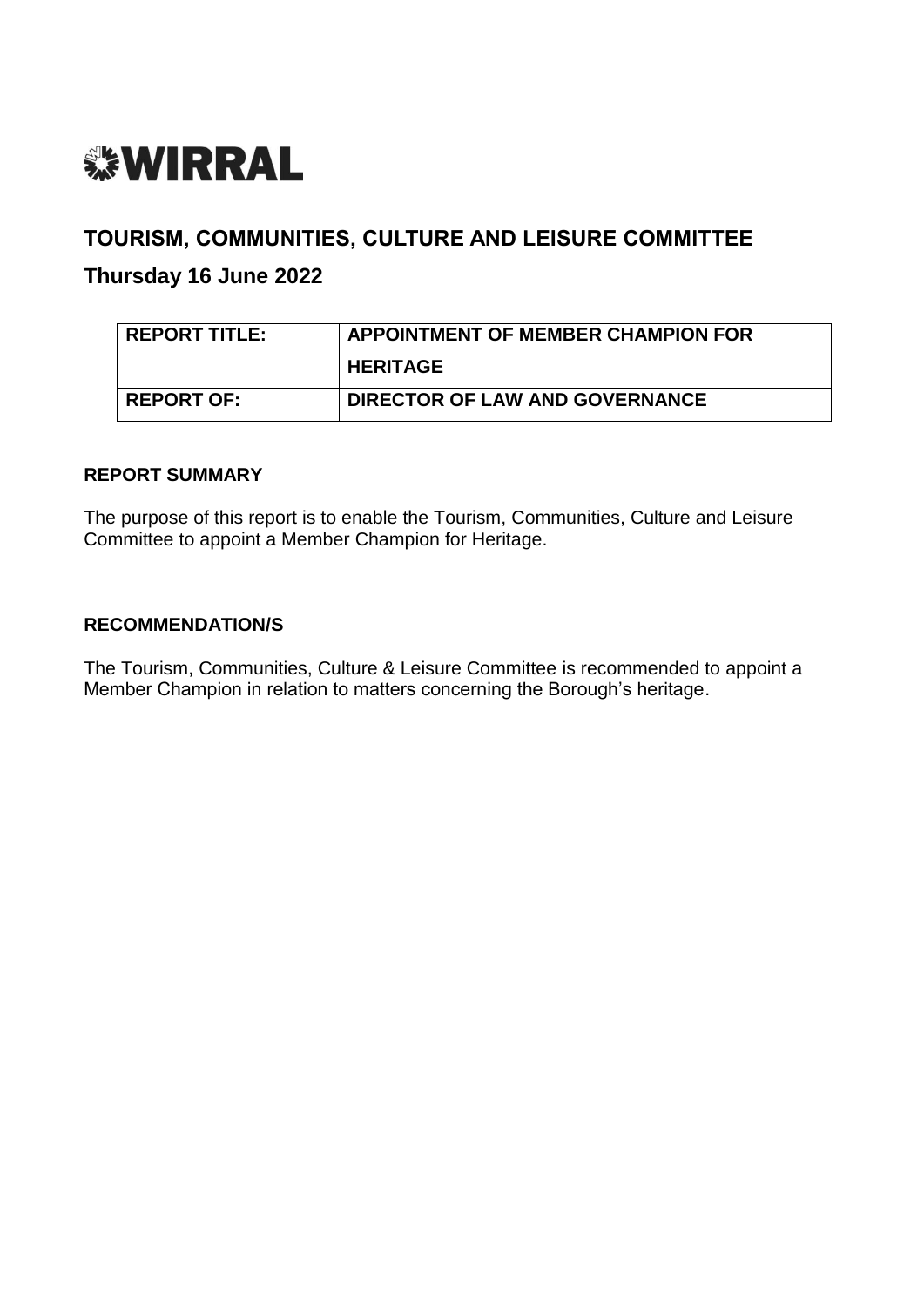# **SUPPORTING INFORMATION**

# **1.0 REASON/S FOR RECOMMENDATION/S**

- 1.1 In accordance with the Constitution (Part 3 (Section B) Council and Committees may approach individual Members to take on a specific role to highlight and enhance an area of that Committee or the Council's terms of reference:
	- (i) The Council or Committee holding the corresponding functions within its terms of reference may appoint a Member Champion from one of their number. This may be the Chair or any other member of the Committee.
	- (ii) Where the subject of a Member Champion covers functions across the terms of reference of more than one Committee, the Committees may jointly appoint the Member Champion from either of their Committees' number.
- 1.2 The role of a Member Champion is to become a focus for the Council and Committee, partners, stakeholders and communities in order to:
	- (i) Raise the profile of that highlighted area of the Council and Committee's functions, and in conjunction with the relevant Member(s), officers and partner(s), support community engagement activities and other related publicity campaigns;
	- (ii) Liaise with Members, public sector partners and other stakeholders to promote key initiatives (as appropriate and required);
	- (iii) Act as an advocate for that highlighted area of the Council and Committee's functions and be required to familiarise themselves with related matters;
	- (iv) Seek out and share best practice from other areas of the UK;
	- (v) Periodically present reports to the members of their Committee or other committees (as necessary and requested) setting out the actions taken and how those actions have contributed to the success and promotion of that highlighted area of the Council and Committee's functions;
	- (vi) Present, as appropriate, research papers and suggest new initiatives and ideas relating to highlighted area of the Council and Committee's functions for consideration by the Committee(s) or Council.

# **2.0 OTHER OPTIONS CONSIDERED**

2.1 Other options considered included alternative ways in which the Member Champion could operate and how they would be selected.

# **3.0 BACKGROUND INFORMATION**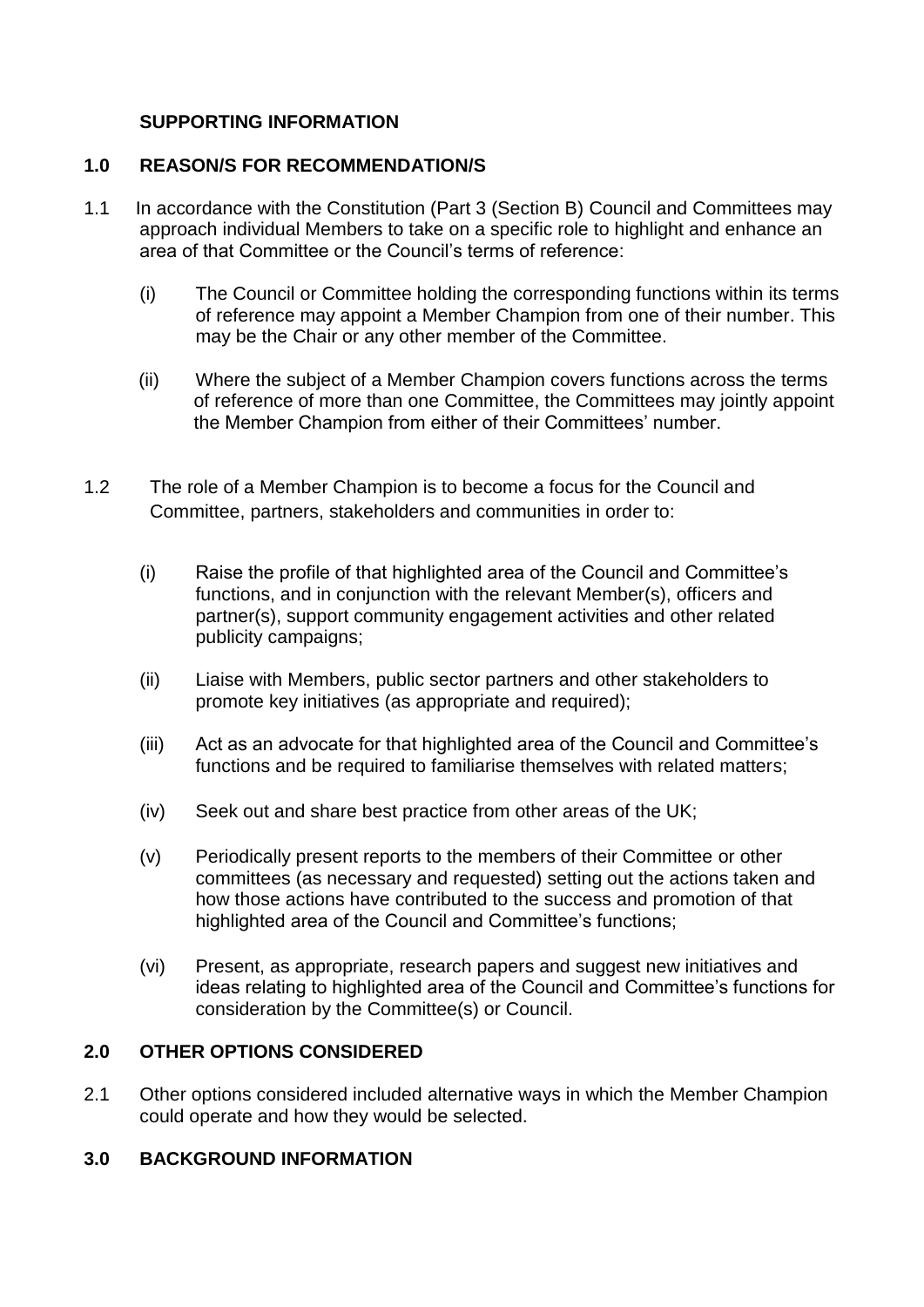- 3.1 Member Champions associated with the pledges of the Wirral Plan were created in 2015 to support Cabinet Portfolio holders and were brought to an end in 2019.
- 3.2 Champions for three specific areas, prompted by the involvement of outside agencies and requests, have existed for several years in respect of an Armed Forces Champion, Heritage Champion and the Domestic Abuse Champion.
- 3.3 With the introduction of the committee system, some roles will automatically continue or be subsumed into the chairing role, such as the Armed Forces Champion being the Mayor and the Risk Champion being the Chair of Audit and Risk Management Committee. However, it falls within the terms of reference of the Tourism, Communities, Culture & Leisure Committee to appoint a Heritage Champion.

#### **4.0 FINANCIAL IMPLICATIONS**

- 4.1 No allowance or other remuneration shall be paid to Member Champions for performing the role.
- 4.2 Expenses may be met for engagements with outside bodies or public occasions as approved by the relevant lead officer or the Committee and therefore there are no financial implications to this decision.

# **5.0 LEGAL IMPLICATIONS**

5.1 There are no direct legal implications arising as a result of this report.

# **6.0 RESOURCE IMPLICATIONS: STAFFING, ICT AND ASSETS**

6.1 The appointment of the Member Champion and discharge of duties will be met from within existing resources.

#### **7.0 RELEVANT RISKS**

- 7.1.1 All relevant risks have been considered and the below working arrangements approved by Council;
	- (i) Member Champions will liaise as required with the relevant officer lead and the Committee Chair and Spokespersons in relation to their role and activities.
	- (ii) The Member Champion will follow all appropriate and applicable Council working protocols for engaging with officers, stakeholders, and the public.
	- (iii) The Member Champions shall not do anything that is contrary to or inconsistent with any decision or approach taken by the Committee(s) or the Council.
	- (iv) Where there is any confusion or difference between the Member Champion views/proposed actions and that of the Committee, the Committee's view/position shall prevail.